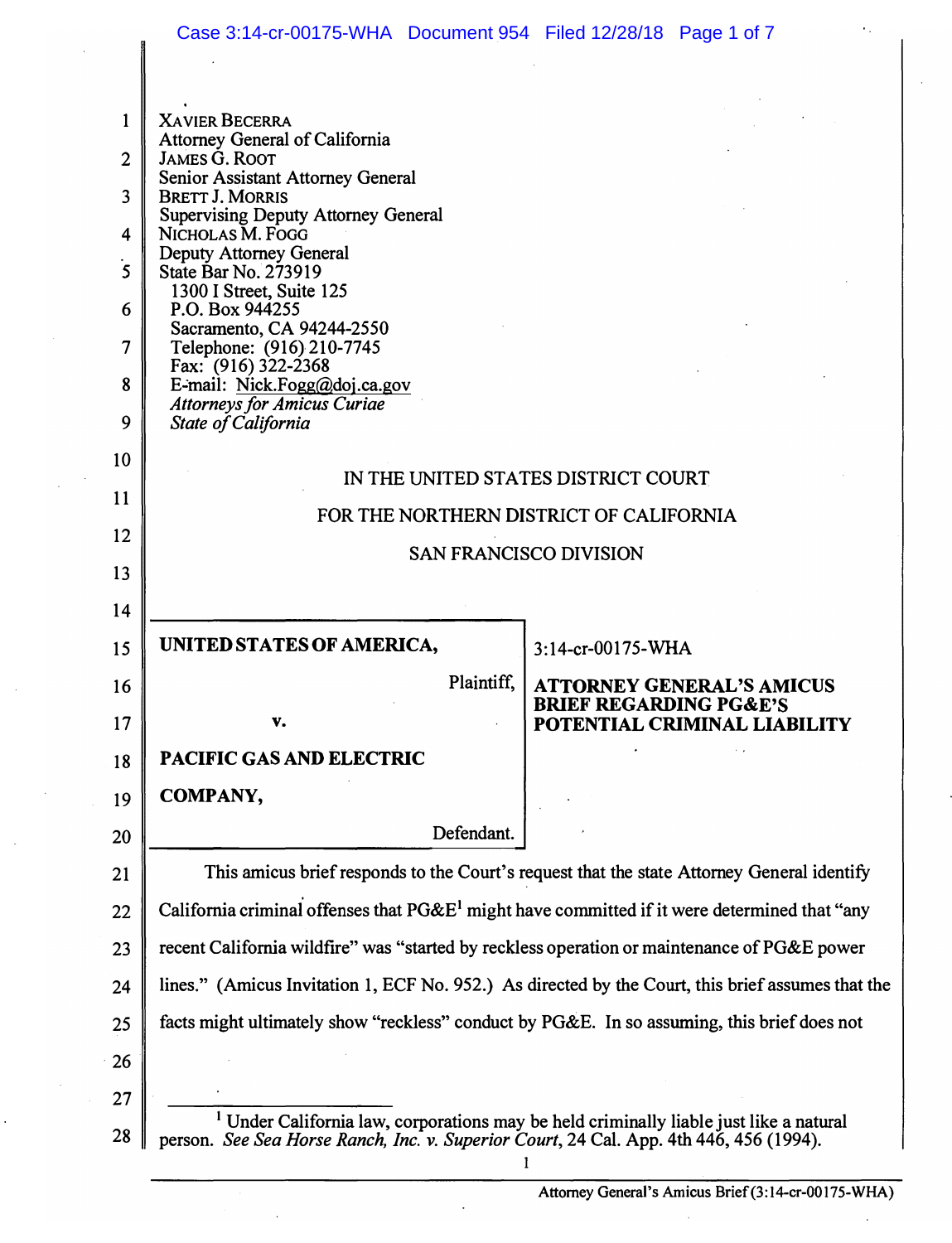**1 express or imply any position on any factual question, on the findings of any investigation by any 2 party or authority, or on the actual existence of any possible criminal liability.** 

**3 It is important to note that in California criminal law the word "reckless" could describe 4 various mental states. These states range from ordinary negligence, which generally will not 5** Support a criminal conviction, to malice aforethought, which is the mental state for murder.

**6 Given that range of potential mental states, starting a wildfire by recklessly operating or 7 maintaining power lines could implicate three different categories of California criminal offenses. 8 First, misdemeanor offenses related to vegetation and power lines. Second, felony and 9 misdemeanor offenses for starting a fire. Third, homicide offenses like implied-malice murder**  10 and involuntary manslaughter.

**11 I. 12** 

#### **FAILING TO CLEAR VEGETATION FROM A POWER LINE OR POLE CONSTITUTES A CRIME IF DONE WITH CRIMINAL NEGLIGENCE**

**13 Two misdemeanors in the California Public Resources Code address vegetation around 14 power lines and poles. Section 4292 requires a utility to clear a firebreak around power poles or 15 towers located on forest land. Cal. Pub. Res. Code § 4292. Section 4293 requires a utility to 16 keep vegetation a set number of feet from power lines that run through forest land. Cal. Pub. Res. 17 Code§ 4293. The number of feet depends on the voltage of the power line. Cal. Pub. Res. Code 18 § 4293. Section 4293 also requires a utility to remove trees or limbs that may come into contact 19 with the lines. Cal. Pub. Res. Code § 4293. Unlike the other offenses discussed in this brief, a 20 utility need not start a fire to violate sections 4292 or 4293. To satisfy the intent requirement of 21 both misdemeanors, the People must prove willfulness or criminal negligence. Cal. Pub. Res. 22 Code** *§* **4021;** *Cf* **Cal. Penal Code § 7( 1) ( defining "willfully" as "a purpose or willingness to 23 commit [an] act");** *People v. Peabody,* **46 Cal. App. 3d 43, 47 (1975) (requiring criminal 24 negligence).** 

**25 An act is criminally negligent when a reasonable person "would foresee that the act would 26 cause a high degree of risk of death or great bodily harm."** *People v. Rodriguez,* **186 Cal. App. 2d 27 433, 440 (1960). In other words, criminal negligence entails "such a departure from" the conduct**  28 of that reasonable person "as to be incompatible with a proper regard for human life . . . "

2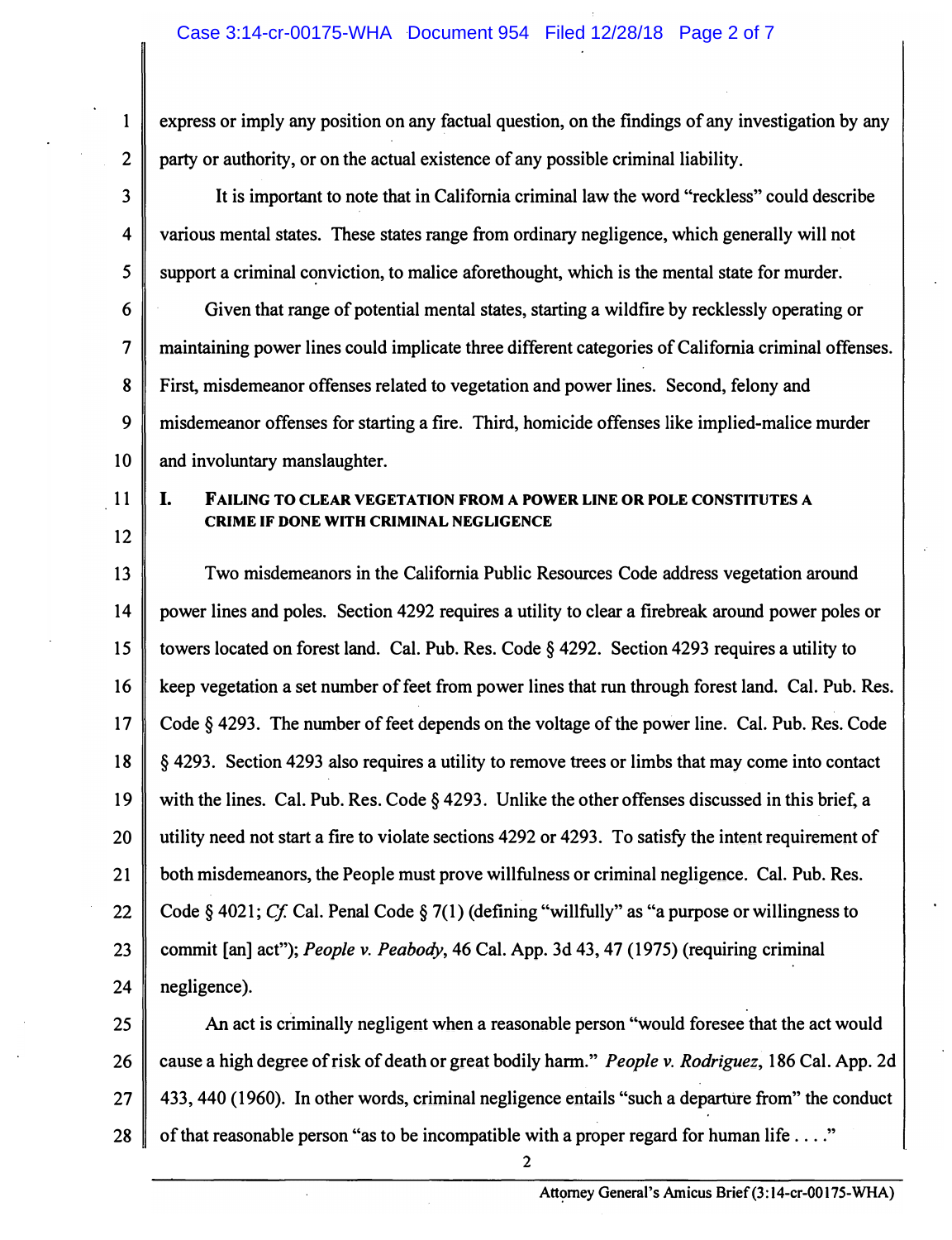1 *People v. Penny,* 44 Cal. 2d 861,879 (1955). Criminal negligence is the same as gross 2 negligence and is a more culpable state than ordinary negligence. *People v. Nicolas,* 8 Cal. App.  $3 \parallel 5th$  1165, 1174 (2017).

4 California courts have not further elaborated on the other elements of these misdemeanors. 5 *See* Cal. Pub. Res. Code § 4021 (setting offense as misdemeanor).

 $\overline{7}$ 

### 6 II. **STARTING A WILDFIRE CONSTITUTES A CRIME IF DONE RECKLESSLY OR WITH CRIMINAL NEGLIGENCE**

8 California law makes it a felony to "recklessly set<sup>[]</sup> fire to or burn<sup>[]</sup> or cause<sup>[]</sup> to be 9 burned" forest land or a structure. Cal. Penal Code§ 452; *see* Cal. Penal Code§ 450(b) (defining 10 "Forest land" to include "brush covered land" and "grasslands"); CALCRIM No. 1532 (model 11 jury instruction for recklessly causing a fire). California also makes it a misdemeanor to 12 negligently "set fire or cause fire to be set to any forest" without the landowner's permission. 13 Cal. Pub. Res. Code §§ 4021, 4421. Neither the Legislature nor the courts have elaborated on the 14 conduct necessary to violate these statutes.

15 But they have explained the necessary intent. Recklessness, as required for the felony 16 offense, means the "aware [ness] of and conscious [] disregard [] [of] a substantial and unjustifiable 17  $\parallel$  risk" that conduct will cause forest land to burn. Cal. Penal Code § 450(f). This disregard of risk 18 must "constitute[] a gross deviation from the standard of conduct" of a reasonable person in the 19 same situation. Cal. Penal Code  $\S$  450(f). The negligence required for the misdemeanor offense 20 is criminal negligence. *E.g., People v. Peabody,* 46 Cal. App. 3d 43, 47 (1975).

21 In short, both offenses criminalize the burning of forest land, but the felony requires  $22 \parallel$  recklessness instead of criminal negligence. Because of this difference, the felony requires a 23 conscious disregard of risk while the misdemeanor does not. In this regard, these offenses mirror 24 the differences between implied-malice murder and involuntary manslaughter.

3

- 25
- 26 27
- 28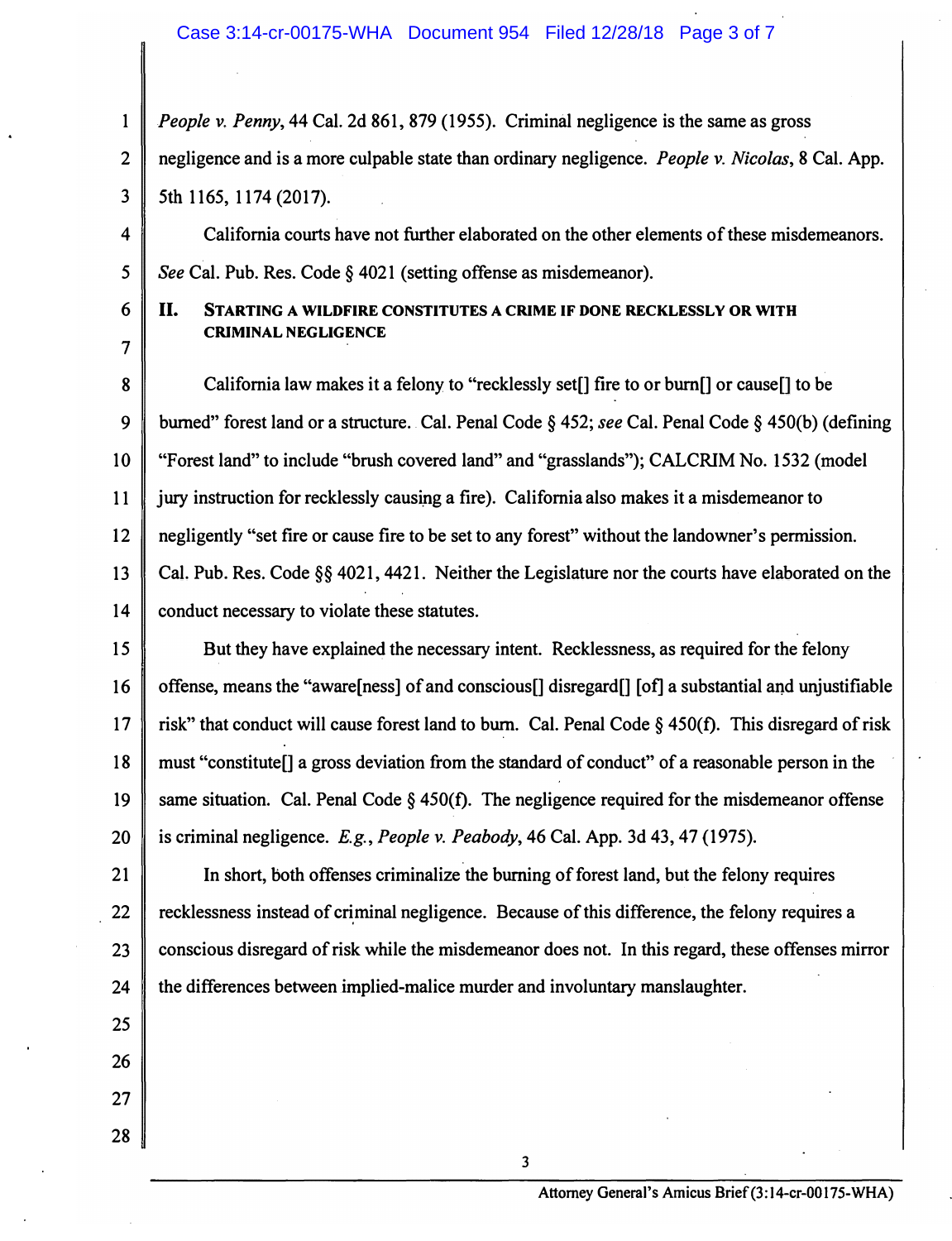### **Ill. MURDER AND MANSLAUGHTER REQUIRE PROXIMATELY CAUSING A DEATH AND EITHER MALICE OR CRIMINAL NEGLIGENCE**

2 3

1

### **A. Involuntary manslaughter requires a killing done with criminal negligence**

4 Involuntary manslaughter is an unlawful killing during the commission of a predicate act 5 that is done with criminal negligence. Cal. Penal Code § 192(b ); CALCRIM No. 581 (model jury 6 instruction for involuntary manslaughter). The predicate acts include lawful acts and a variety of 7 unlawful acts. *E.g., People v. Butler,* 187 Cal. App. 4th 998, 1007 (2010). This brief treats the 8 operating and maintaining of power lines as the predicate acts and assumes that they were lawful 9  $\parallel$  acts but done recklessly.<sup>2</sup>

10 To support an involuntary manslaughter conviction, an act must proximately cause a death. 11 *Butler,* 187 Cal. App. 4th at 1009. Proximate causation "requires that the death was a reasonably 12 foreseeable, natural and probable consequence" of the act instead of an "insignificant or 13 theoretical" consequence. *Id* at 1009-10.

14 And the actor must perform the lawful act with criminal negligence. *People v. Penny*, 44 15 Cal. 2d 861, 869 (1955).

16 17

## **B. Implied-malice murder requires a killing done in conscious disregard for life**

18 Murder is the unlawful killing of a person with malice aforethought. Cal. Penal Code  $\S$ 19 187; CALCRIM No. 520 (model jury instruction for murder). To commit murder, the actor must 20 proximately cause the death of another. *E.g., People v. Concha,* 47 Cal. 4th 653, 660 (2009). 21 And the actor must do so with express or implied malice. *Id.* Express malice means that the actor 22 intended to kill. Cal. Penal Code § 188. We do not understand the Court's order to raise any 23 question regarding an actual intent to kill, and thus express malice plays no role here. Implied 24 malice means that the "circumstances" of the killing "show" the actor's "abandoned and 25  $\parallel$  malignant heart." Cal. Penal Code § 188.

26

27 28 <sup>2</sup> Operating and maintaining power lines in certain ways could violate two misdemeanor provisions discussed earlier in this brief. Cal. Pub. Res. Code§§ 4292, 4293. Treating those misdemeanors as the predicate acts would not change the causation and intent analysis.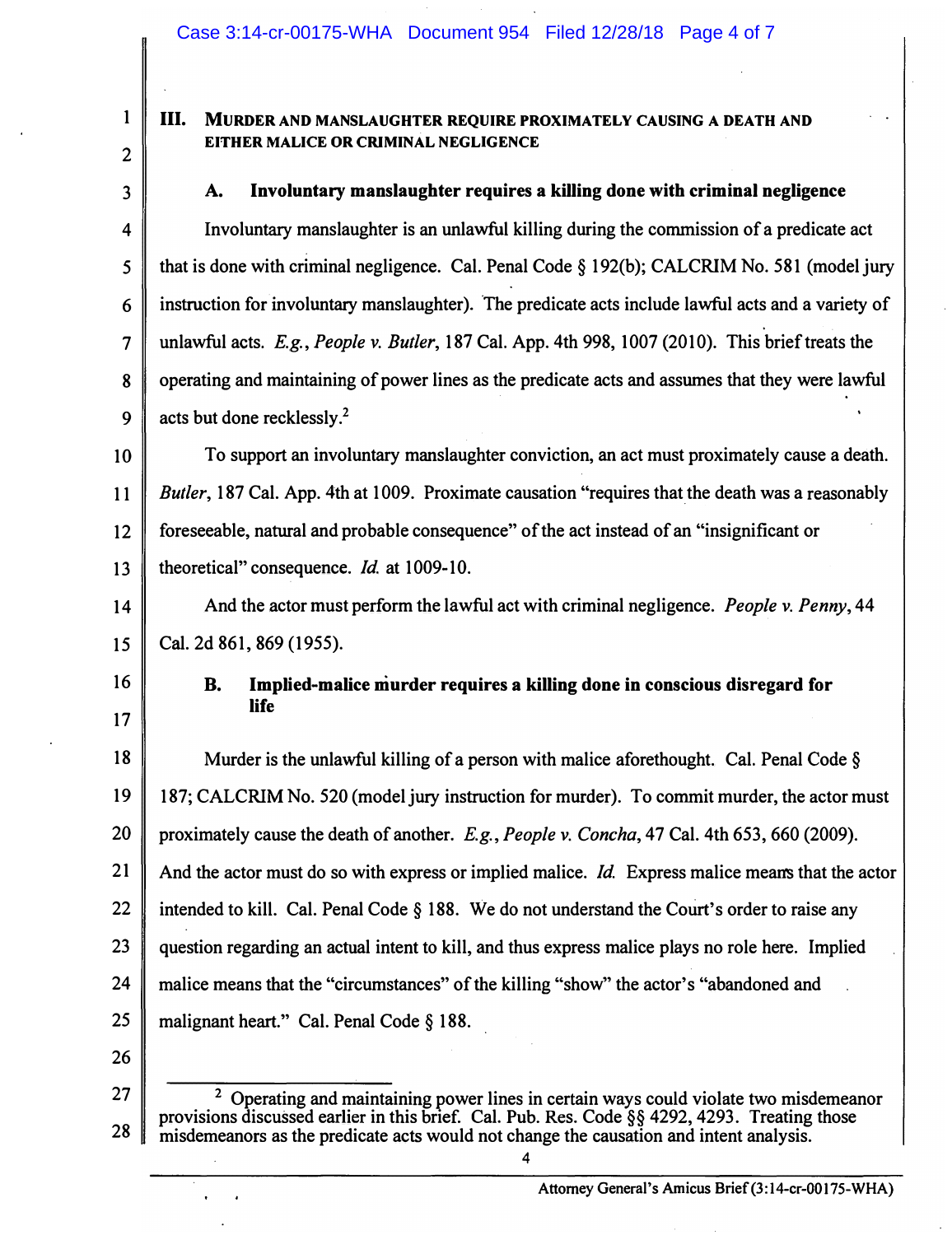**1 Courts have interpreted implied malice as having "both a physical and a mental· 2 component."** *People v. Chun,* **45 Cal. 4th 1172, 1181 (2009) (footnote omitted). The 3 "performance of an act" that is "dangerous to life" fulfills the physical component.** *Id.* **The 4** actor's knowledge "that his act endangers the life of another" and his decision to "act<sup>[]</sup> with a *5* **conscious disregard for life" fulfills the mental component.** *Id*

**6 Involuntary manslaughter is a lesser included offense of implied-malice murder.** *E.g.,*  **7** *People v. Thomas,* **53 Cal. 4th 771, 813 (2012). Both offenses require the same conduct, but 8 murder requires a greater showing of intent. Unlike criminal negligence, malice entails "a 9 subjective awareness of a higher degree of risk" and includes "an element of wantonness." 10** *People v. Watson,* **30 Cal. 3d 290,296 (1981). Wantonness means "consciousness of one's 11 conduct, intent to do or omit the act in question, . .. and reckless disregard of consequences.'' 12** *People v. Richie,* **28 Cal. App. 4th 1347, 1361 (1994) (citation omitted). Because of these 13 differences, implied-malice murder uses a subjective standard for intent while involuntary-14 manslaughter uses an objective standard.** *Watson,* **30 Cal. 3d at 296.** 

**15 The California and federal involuntary-manslaughter statutes closely resemble one another. 16** *Compare* **Cal. Penal Code§ 192(b)** *with* **18 U.S.C. § 1112(a). But federal courts have interpreted 17 the federal statute as containing two elements not required under California law. First, the federal 18 definition of criminal negligence includes wantonness.** *United States v. Keith,* **605 F .2d 462, 463- 19 64 (9th Cir. 1979). Second, federal law requires the actor to have some subjective knowledge of**  20 the risks posed by his actions. *Id*.

### **21 IV. POTENTIAL CRIMINAL LIABILITY TURNS ON CAUSATION AND INTENT**

**22 If PG&E "started" a wildfire "by [its] reckless operation or maintenance of[] power lines,"**  23 **i** its criminal liability, if any, would depend on the degree of its recklessness. (Amicus Invitation 1, 24 ECF No. 952.) As discussed at the beginning of this brief, "recklessness" could include the **25 mental state of multiple offenses. These mental states resemble a sliding scale. As the mental**  26 **State-becomes more culpable, the applicable offense becomes more serious.** At ordinary **27 negligence, PG&E would not have committed any of the criminal offenses discussed in this brief. 28 At criminal negligence, PG&E could have committed involuntary manslaughter, starting a fire** 

*5*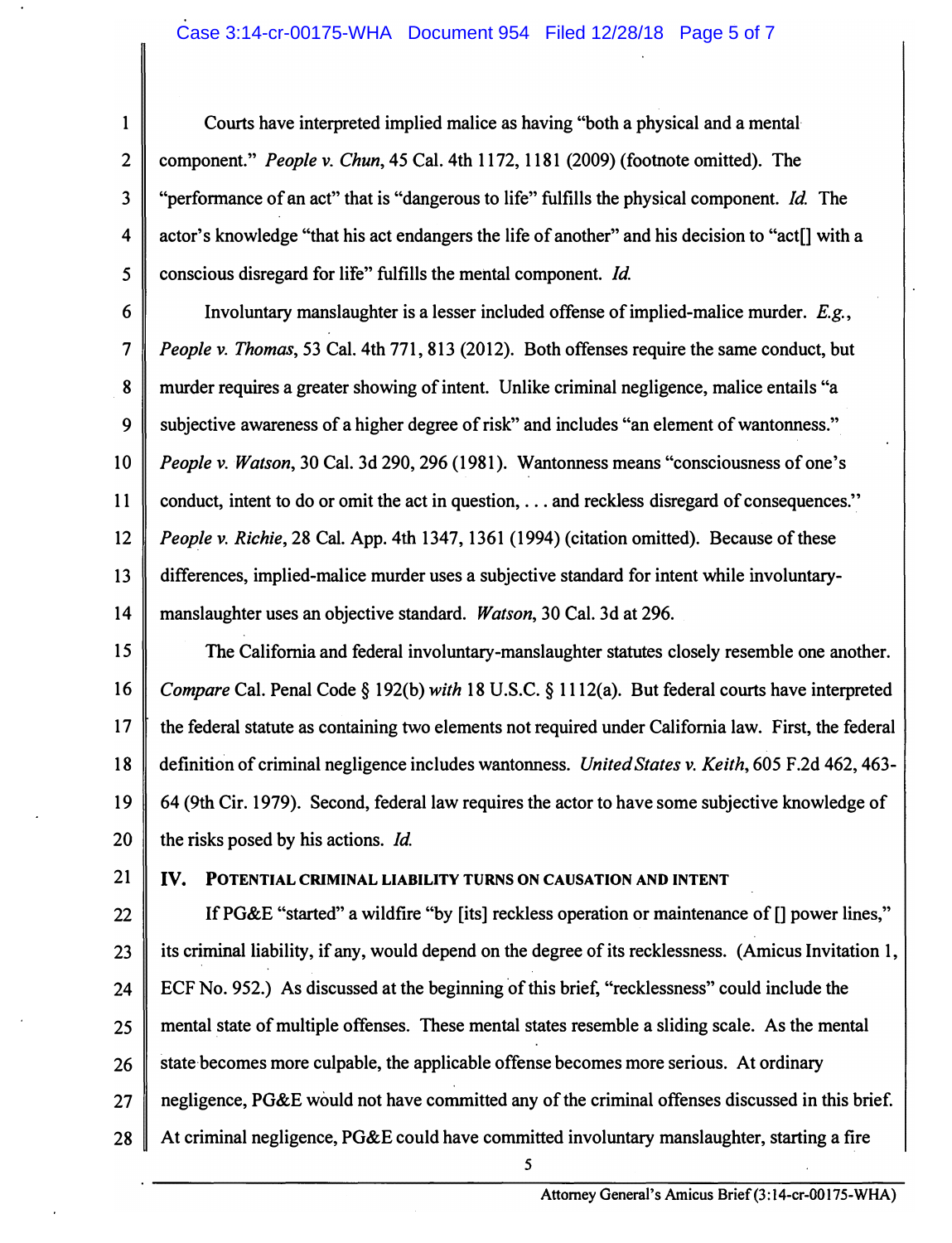1 without permission, and failing to keep its lines and poles clear of vegetation. At recklessness as 2 defined by California Penal Code section 450(f), PG&E could have committed the felony of 3 unlawfully starting a fire. And at malice, PG&E could have committed murder.

4 Determining PG&E's potential criminal liability, if any, for recent wildfires would require 5  $\parallel$  an investigation into the cause or causes of those fires. If PG&E caused any of the fires, the 6 investigation would have to extend into  $P G \& E$ 's operations, maintenance, and safety practices to 7 determine whether criminal statutes were violated with the requisite mental intent. This brief 8 expresses no position on any such factual questions.

| У  | Dated: December 28, 2018            | Respectfully submitted,                                                                                                         |
|----|-------------------------------------|---------------------------------------------------------------------------------------------------------------------------------|
| 10 |                                     | <b>XAVIER BECERRA</b><br>Attorney General of California<br><b>BRETT J. MORRIS</b><br><b>Supervising Deputy Attorney General</b> |
| 11 |                                     |                                                                                                                                 |
| 12 |                                     |                                                                                                                                 |
| 13 |                                     |                                                                                                                                 |
| 14 |                                     | /s/ Nicholas M. Fogg<br>NICHOLAS M. FOGG<br>Deputy Attorney General                                                             |
| 15 | SA2018801523<br>33718450 (002).docx | <b>Attorneys for Amicus Curiae</b><br>State of California                                                                       |
| 16 |                                     |                                                                                                                                 |
| 17 |                                     |                                                                                                                                 |
| 18 |                                     |                                                                                                                                 |
| 19 |                                     |                                                                                                                                 |
| 20 |                                     |                                                                                                                                 |
| 21 |                                     |                                                                                                                                 |
| 22 |                                     |                                                                                                                                 |
| 23 |                                     |                                                                                                                                 |
| 24 |                                     |                                                                                                                                 |
| 25 |                                     |                                                                                                                                 |
| 26 |                                     |                                                                                                                                 |
| 27 |                                     |                                                                                                                                 |
| 28 |                                     |                                                                                                                                 |
|    |                                     | 6                                                                                                                               |